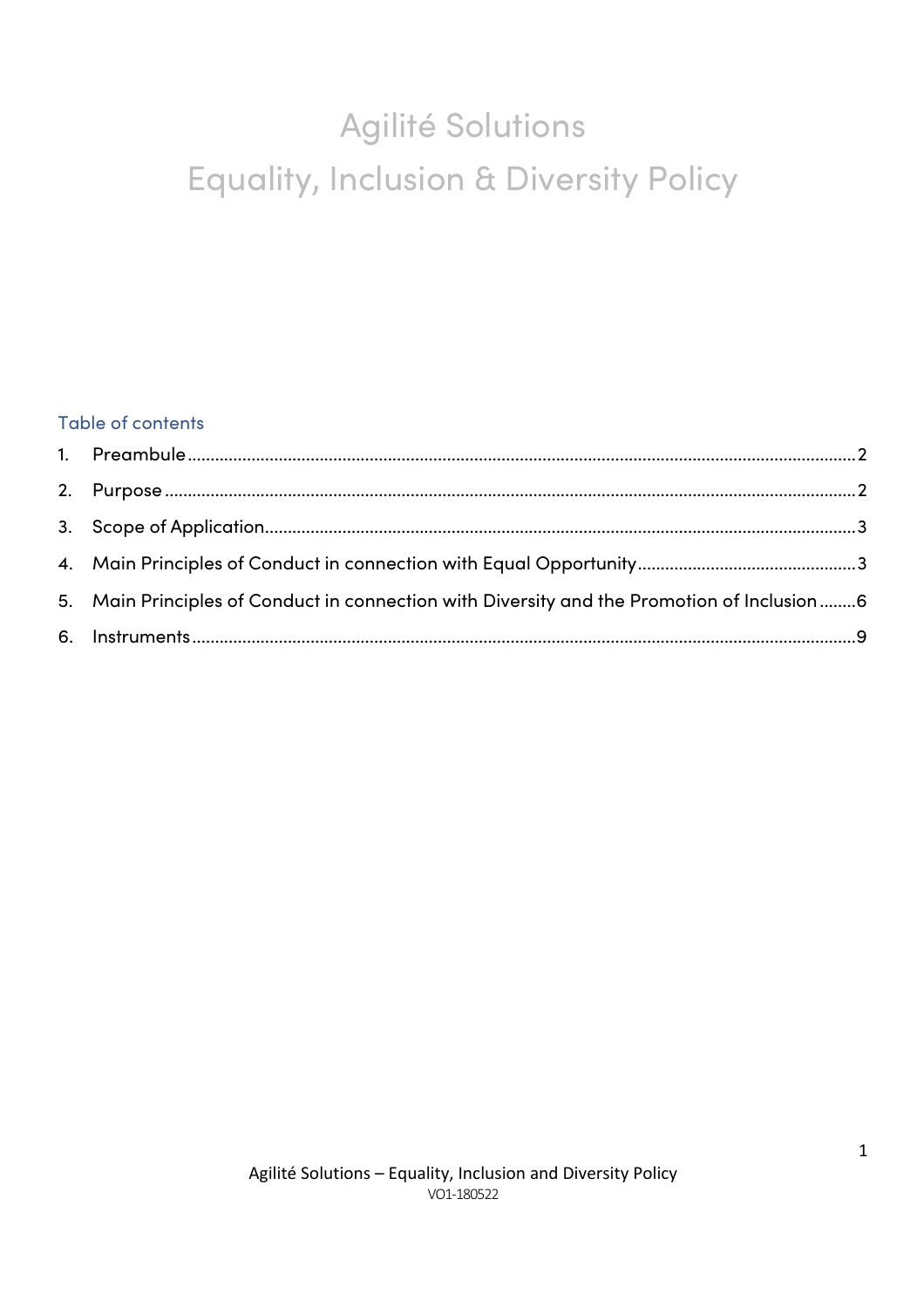#### **1.** Preambule

The Board of Directors of Agilité Solutions (the "Company") has the power to design, assess and continuously revise the governance and sustainability system, and specifically to approve and update the corporate policies, which contain the guidelines governing the conduct of the Company and of the companies belonging to the group of which the Company is the controlling entity, within the meaning established by law (the "Group").

In fulfilling these responsibilities, aware of its commitment to the workforce as its main strategic asset and the key to its business success, the Board of Directors hereby approves this Equality, Inclusion and Diversity Policy (the "Policy").

### **2.** Purpose

This Policy seeks to create a favorable environment that facilitates and strengthens equal opportunity, non-discrimination, diversity and the inclusion of the professionals of the companies belonging to the Group, thus adopting a people management model committed to professional excellence and quality of life, all in accordance with applicable law in each country and following best international practices, including the provisions of the Sustainable Development Goals (SDGs) approved by the United Nations in these areas.

Equal opportunity constitutes one of the basic pillars of professional progress, and the development thereof entails equitable treatment to promote the personal and professional progress of the Group's workforce.

Diversity covers the set of characteristics that make people unique and singular, that is, the richness that each person contributes thanks to their variety, including visible and non-visible traits.

Inclusion, on the other hand, refers to how differences between individuals are valued and opportunities are generated so that everyone can realise their full potential. In other words, a conscious strategy that focuses on developing the structures, systems, processes and culture that generate respect for the individual characteristics of all people within the organisation, while also promoting a sense of belonging that makes them feel valued and part of a group or community.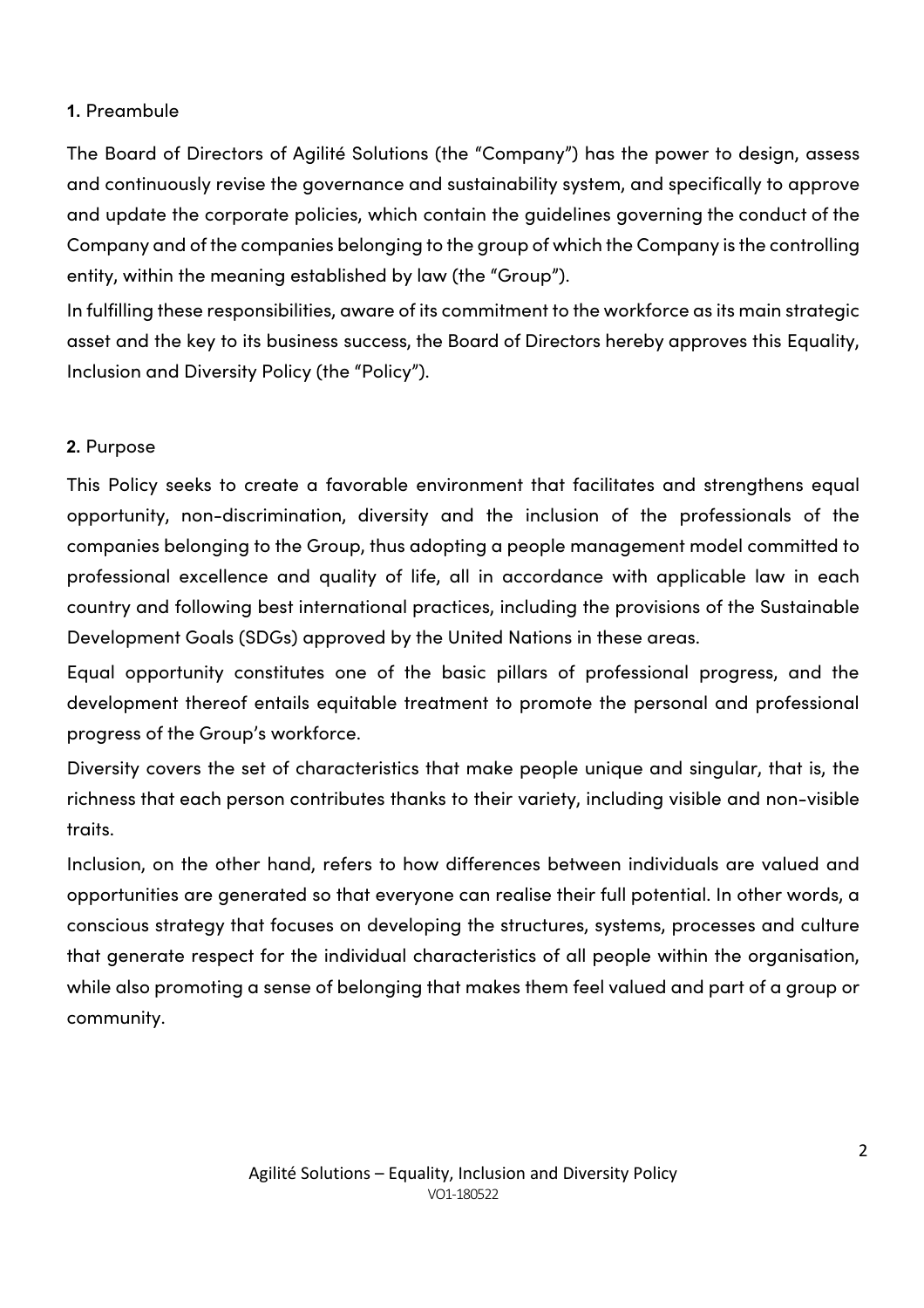#### **3.** Scope of Application

This Policy applies to all companies of the Group, as well as to all investees not belonging to the Group over which the Company has effective control, within the limits established by law.

Without prejudice to the provisions of the preceding paragraph, listed country sub-holding companies and their subsidiaries, based on their own special framework of strengthened autonomy, may establish an equivalent policy, which must be in accord with the principles set forth in this Policy and in the other environmental, social and corporate governance and regulatory compliance policies of the Governance and Sustainability System.

At those companies in which the Company has an interest and to which this Policy does not apply, the Company will promote, through its representatives on the boards of directors of such companies, the alignment of their own policies with those of the Company.

This Policy shall also apply, to the extent relevant, to the joint ventures, temporary joint ventures and other equivalent associations, if the Company assumes the management thereof.

## **4.** Main Principles of Conduct in connection with Equal Opportunity

To achieve the aforementioned objectives and commitments in the area of equal opportunity, the Group adopts and promotes the following main principles of conduct that must govern its labour relations:

- a. guarantee the quality of employment as a fundamental means to promote equal opportunity and non-discrimination, fostering the maintenance of stable and highquality jobs, with occupational contents that guarantee a continuous improvement in the abilities and skills of professionals;
- b. implement the principle of equal opportunity in the workplace, the observance of which is one of the basic pillars of professional development, and which entails the commitment to provide and show equitable treatment that promotes the personal and professional progress of the Group's workforce in the following fields:
	- promotion, professional development and remuneration: value such knowledge and skills as are required to perform a job, through the evaluation of goals and performance.

In particular, both when making individual proposals for goals and in the assessment of performance and of any salary increases, standards of equal opportunity, nondiscrimination and respect for diversity shall be taken into account. Along these lines,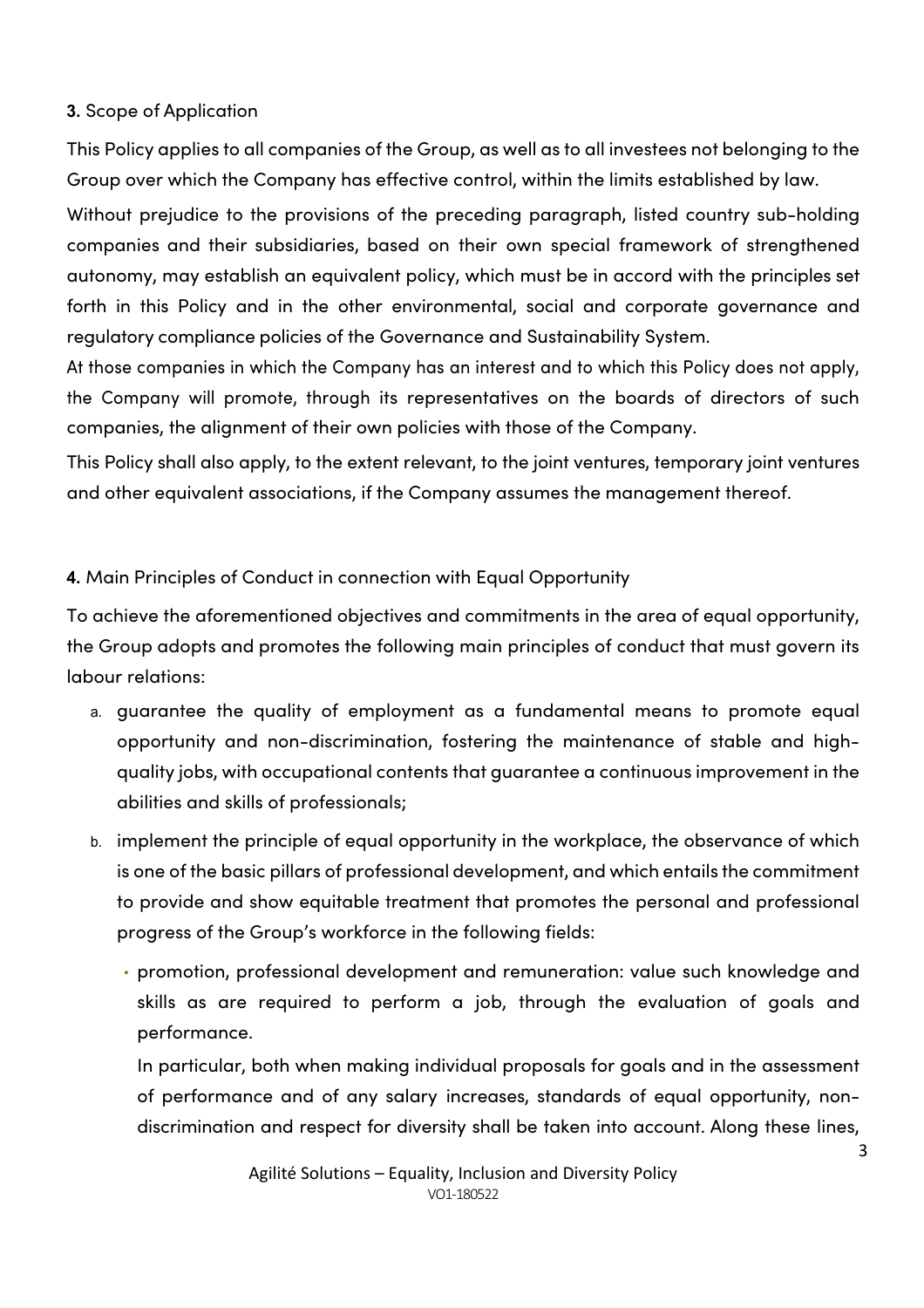equal treatment shall be promoted to encourage the personal and professional progress of the Group's workforce in a way that recognises the knowledge and skills required for each job, the contribution of professionals to the creation of value, as well as dedication and responsibility in the performance of their duties;

- selection: choose the best professionals by means of selection tools and systems based on the knowledge and abilities of the candidates;
- hiring: not establish discriminatory salary differences and ensure appropriate integration of professionals within the company, workgroup and position;
- training: ensure the education and training of all professionals in the knowledge and skills required for the proper performance of their work;
- support for professionals with different abilities, promoting their effective employment;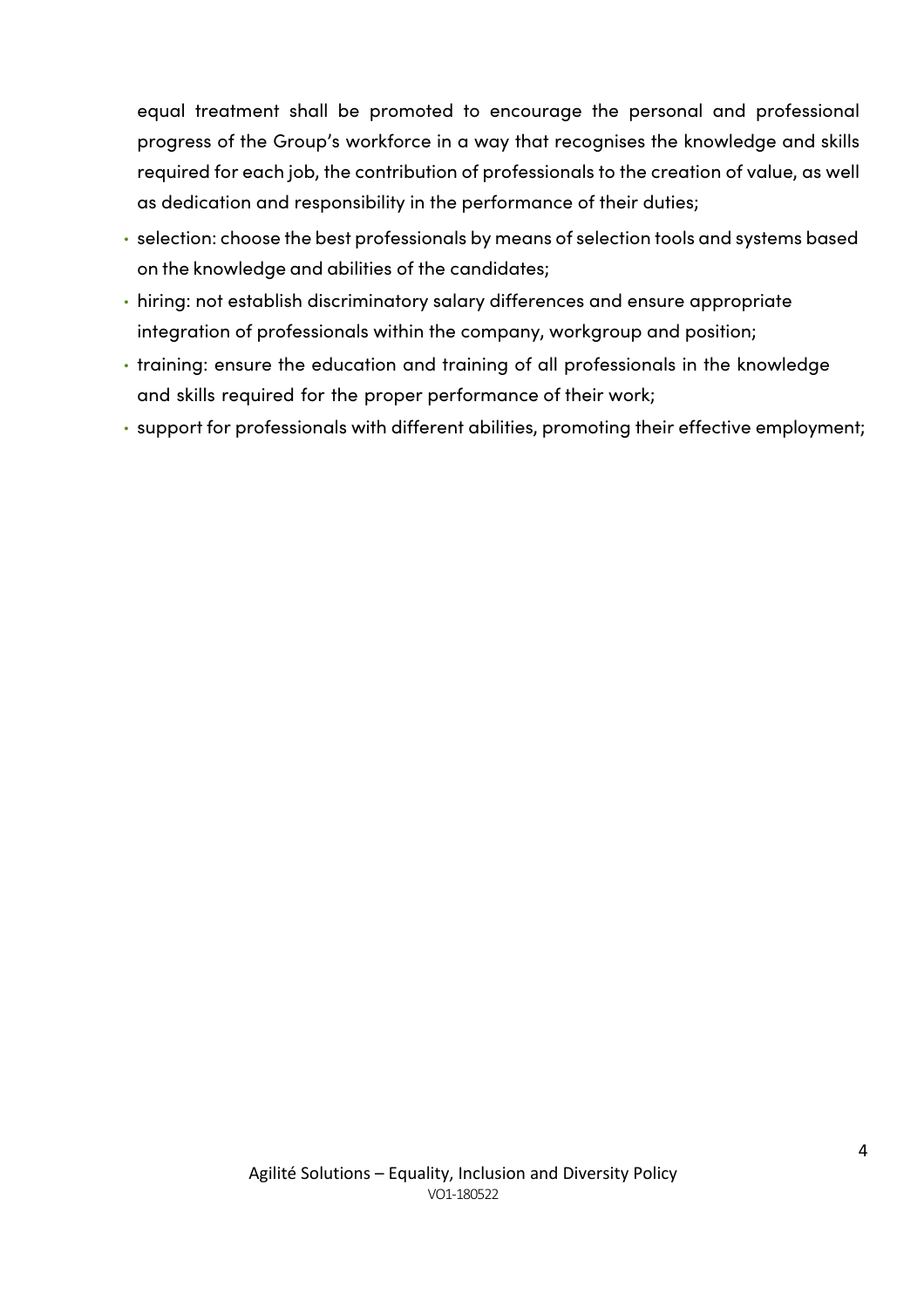- promotion of transparent communication, encouraging innovation and providing professionals the independence they need in the performance of their duties; and
- elimination of any actions contrary to equal opportunity.
- c. promote gender equality within the Group, complying with applicable law in each country and following the best international practices, as well as the provisions in this regard of goal five of the Sustainable Development Goals (SDGs) approved by the United Nations, particularly as regards access to employment, professional training and promotion, and working conditions, and for these purposes:
	- reinforce the commitment of the Group to gender equality both within the organisation and in society, and raise awareness on this topic in both spheres;
	- guarantee the principle of equal opportunity in professional development, removing any obstacles that may hamper or limit a professional career by reason of gender;
	- analyse affirmative action measures in order to correct inequalities that appear and to promote access by the less represented gender to positions of responsibility in areas in which it is underrepresented or not present;
	- strengthen mechanisms and procedures for selection and professional development that facilitate the presence of the less represented gender with the required qualifications in all areas of the organisation in which it is underrepresented, including through the implementation of specific training and professional development monitoring programmes for women that promote the Group having a significant number of female senior managers;
	- strive to achieve a balanced representation within the various decision-making bodies and levels, guaranteeing participation in all consultative and decision-making areas of the Group on the basis of equal opportunity;
	- promote the organisation of working conditions with a gender perspective, allowing for the reconciliation of the personal and working life of all professionals employed by the Group to favour gender equality, ensuring the elimination of all gender-based discrimination;
	- protect pregnancy, childbirth and post-delivery as specific situations of the female professional group, avoiding negative repercussions thereof on their professional career;
	- promote programmes of collaboration with educational institutions to encourage the presence of the less represented gender in careers and training programmes relating to the businesses of the Group in which the presence of one of the genders is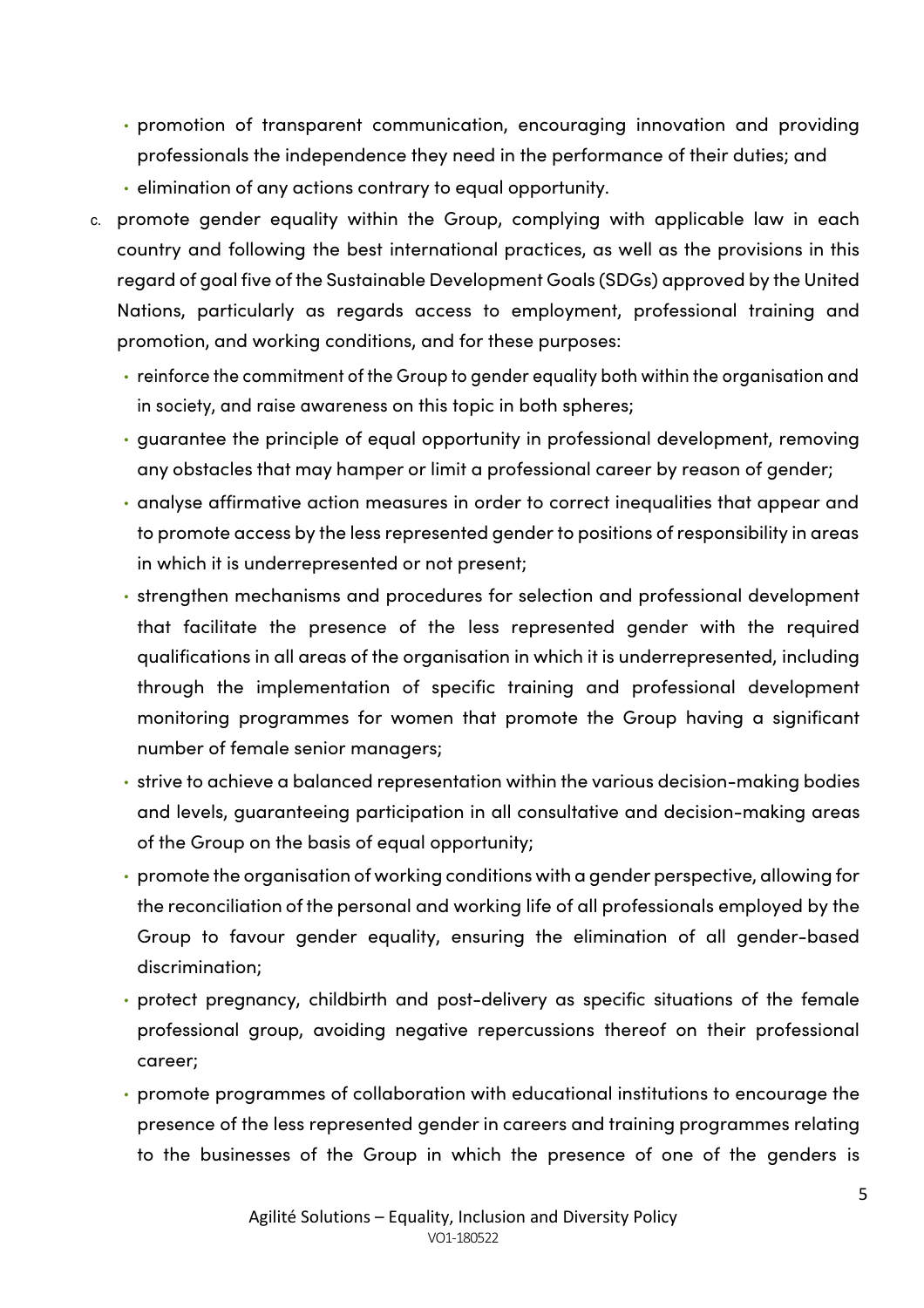substantially lower than that of the other; and

- collaborate in the fight against gender violence through the establishment of specific programmes that include measures of protection, support and information, in order to accompany and protect the victims of gender violence.
- d. standardise working conditions and the benefits received by part-time and full-time professionals;
- e. in the establishment of working conditions, respect the principle of equal working conditions for jobs that involve the same demands and have the same value;
- f. exclude prejudices that may exist with respect to persons whose social, cultural or educational status does not correspond to models traditionally considered to be standard or customary, and which may unduly inhibit professional progress based on the merit and ability of people; and
- g. endeavour to ensure that design of the processes relating to the selection, hiring, management of labour relations, training and promotion of professionals in which artificial intelligence is used is governed by the principal of equal opportunity, upon the terms described in the preceding sections, and especially that the algorithms used, do not suffer from biases that violate the main principles of conduct assumed by the Group in this area due to their design or the actual results of their implementation, or prevent the verification thereof due to limitations on transparency and/or traceability of results.

**5.** Main Principles of Conduct in connection with Diversity and the Promotion of Inclusion

To achieve the aforesaid objectives and commitments relating to diversity and the promotion of inclusion, the Group adopts and promotes the following main principles of conduct that must govern its labour relations:

- a. ensure non-discrimination among its professionals on the basis of any conditions or circumstances that are worthy of protection;
- b. promote the contribution of the knowledge, experiences and abilities of all the Group's professionals, regardless of any personal or social conditions or circumstances;
- c. foster a sense of inclusion within the Group that seeks to ensure that all professionals are considered part of the business enterprise and of its role in the local, national and international community. It is thus sought that the Company's values, principles and objectives are assumed as their own by the Group's workforce and that their contribution to them is perceived as an essential component of not only professional but also personal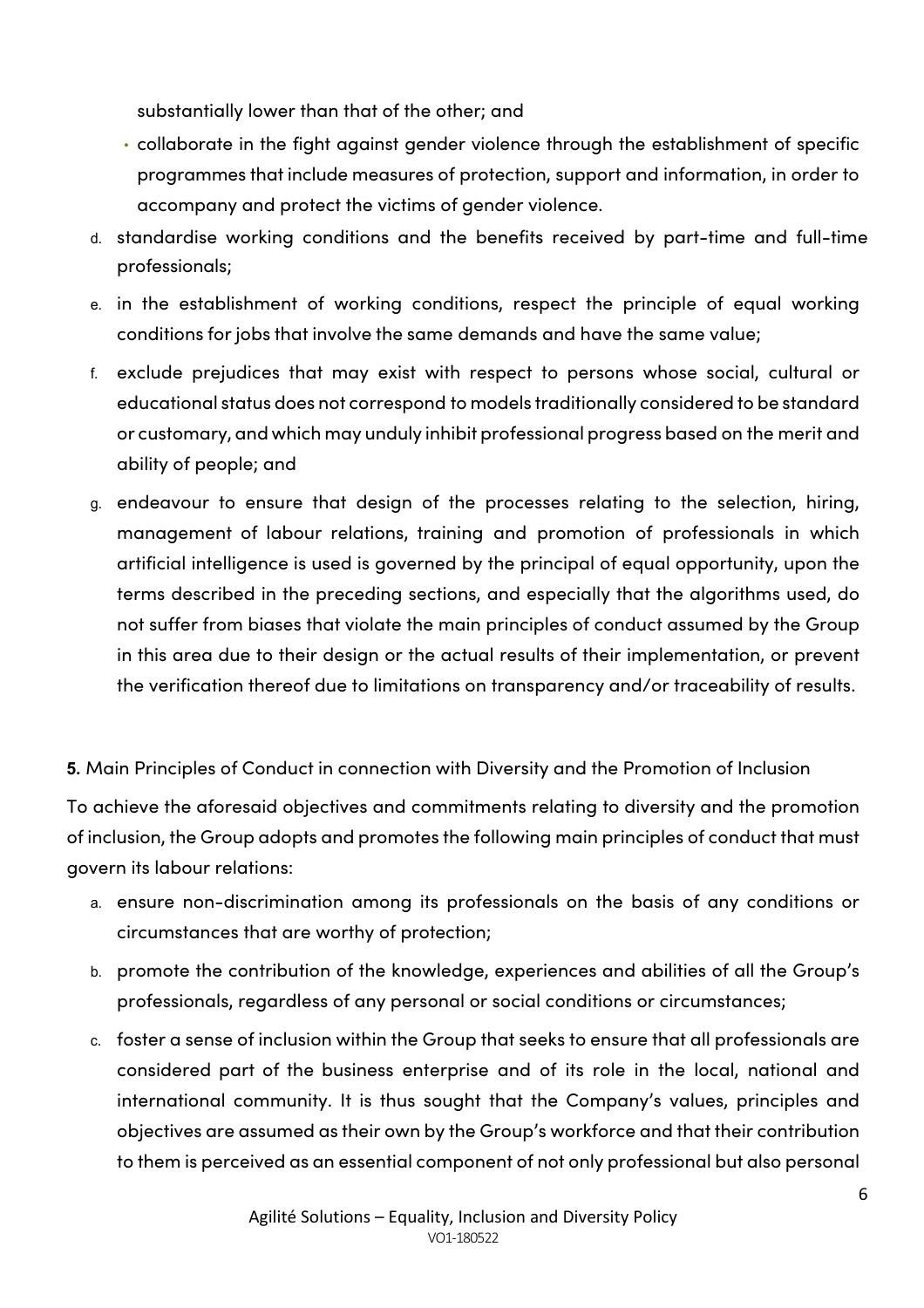development;

- d. recognise the coexistence of different generations as a source of continuous enrichment, due to their diverse skills and approaches, both for professionals and for the various businesses and corporate areas, and as a decisive contribution to the adaptation of the services provided by the Company to the needs of the communities in which it does business;
- e. take into consideration that certain impairments in physical and/or intellectual abilities that might be an obstacle for performing some tasks in fact represent significant added value in other duties. In any case, not identify such circumstances in advance and without justification as obstacles to proper integration in the workplace;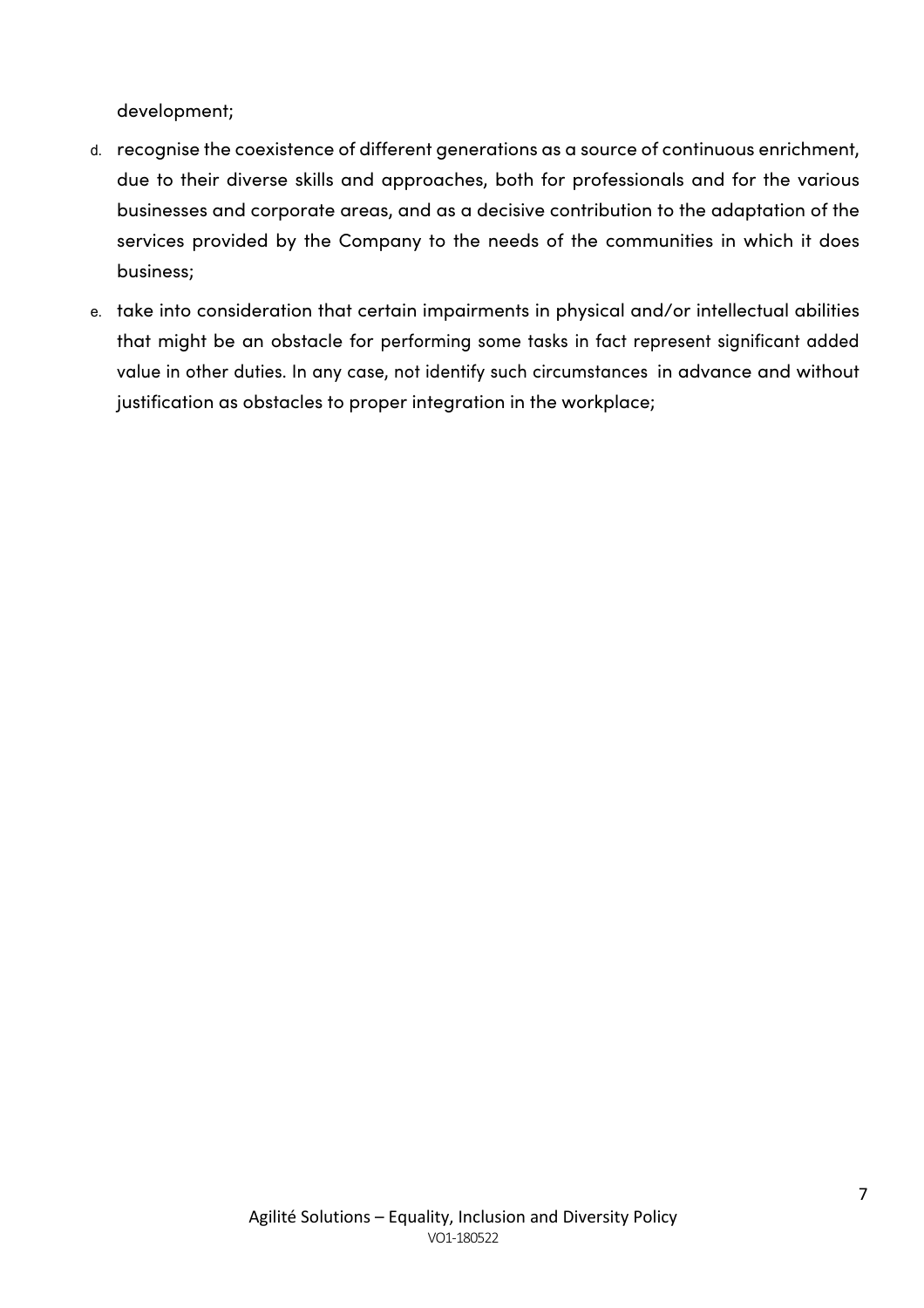- f. recognise that the international character of the Group and the contribution made thereto by people of different origins, races or ethnicities represents a permanent and decisive source of enrichment for the Group, which is preserved and encouraged;
- g. promote information and communication with the various communities in which the Group does business so that the Company is recognised as a suitable place for the professional development of its various groups as a result of its inclusive practices;
- h. ensure that selection and hiring processes are based on neutral and objective standards of merit and ability, while establishing specific actions to promote the inclusion of groups with less easy access to the labour market;
- i. address with due measures of integration, among others, the situations of single, married, unmarried, divorced, separated, widowed and plurally cohabiting persons, with or without children, and with other particular family and emotional circumstances, including the specific bond arising with animal companions, as living sentient beings;
- j. ensure that decisions on professional promotion and professional development are based on equitable criteria, eliminating from all business decisions in this regard reasons, grounds or consequences detrimental to diversity, promoting the proper inclusion of all groups of professionals;
- k. ensure that, in the training of each professional, regardless of the group to which the professional belongs, the professional is provided with sufficient knowledge, aptitudes and skills for the appropriate performance of the professional's work, while providing for specific actions in such training from the perspective of accepting diversity and rejecting discrimination;
- l. encourage the use of inclusive language in all types of internal and external corporate communications, and in any case eradicate the use of discriminatory language;
- m. maintain an environment free of harassment at work, especially that with an intention of or based on direct or indirect discrimination, ensuring the establishment of agile and effective grievance channels;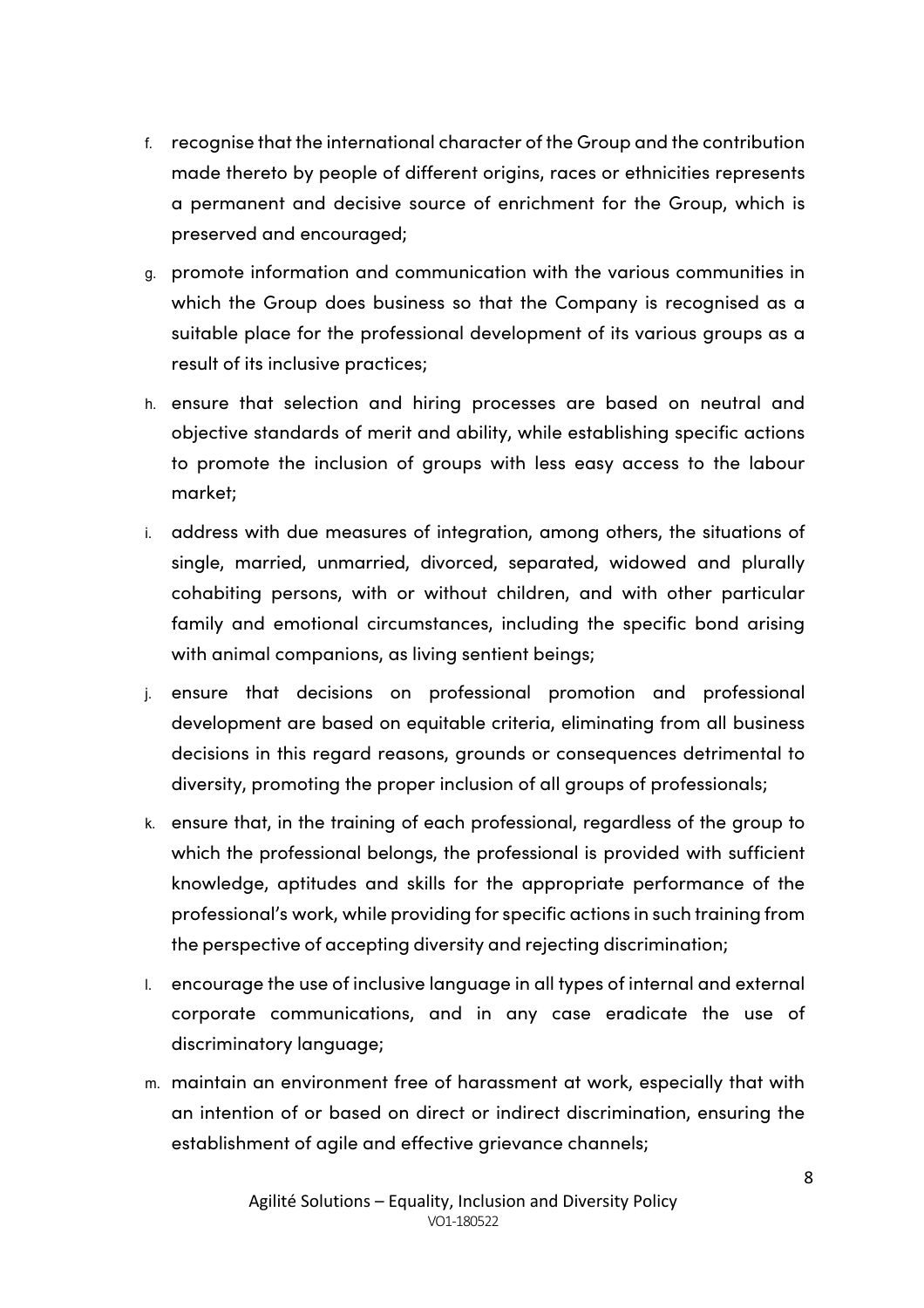- n. constantly develop awareness-raising policies for the professionals within the Group, especially those with management responsibilities, so that they value and promote the contribution that diversity represents for the Company;
- o. include within leadership programmes behaviours that encourage better decision-making and a diversity-based culture, as well as an internal communications strategy that can convey the plurality and inclusiveness of the Group;
- p. facilitate internal mobility and interaction within the organisation to create networks of contacts and teams that take advantage of multiculturalism, and constantly monitor and update management processes and procedures so that contacts and teamwork enhancing inclusive diversity take place;
- q. in line with the Policy on Respect for Human Rights, guarantee the internationally established rights of freedom of association in order to preserve the choice of each person in their relationship with trade unions and the conduct of these organisations in the defense of their legitimate interests; and
- r. endeavour to ensure that the processes relating to the selection, hiring, management of labour relations, training and promotion of professionals in which artificial intelligence is used, and especially the algorithms used, do not suffer from biases that violate the objectives and commitments of the Group regarding diversity and the promotion of diversity due to their design or the actual results of their implementation, or prevent the verification thereof due to limitations on transparency and/or traceability of results.

### **6.** Instruments

In order to achieve the objectives set out in this Policy, the Company and the Group have a periodic reporting by the Company's Human Resources Division to the Company's Management Committee. Human Resources is responsible for implementing, monitoring and verifying compliance with this Policy.